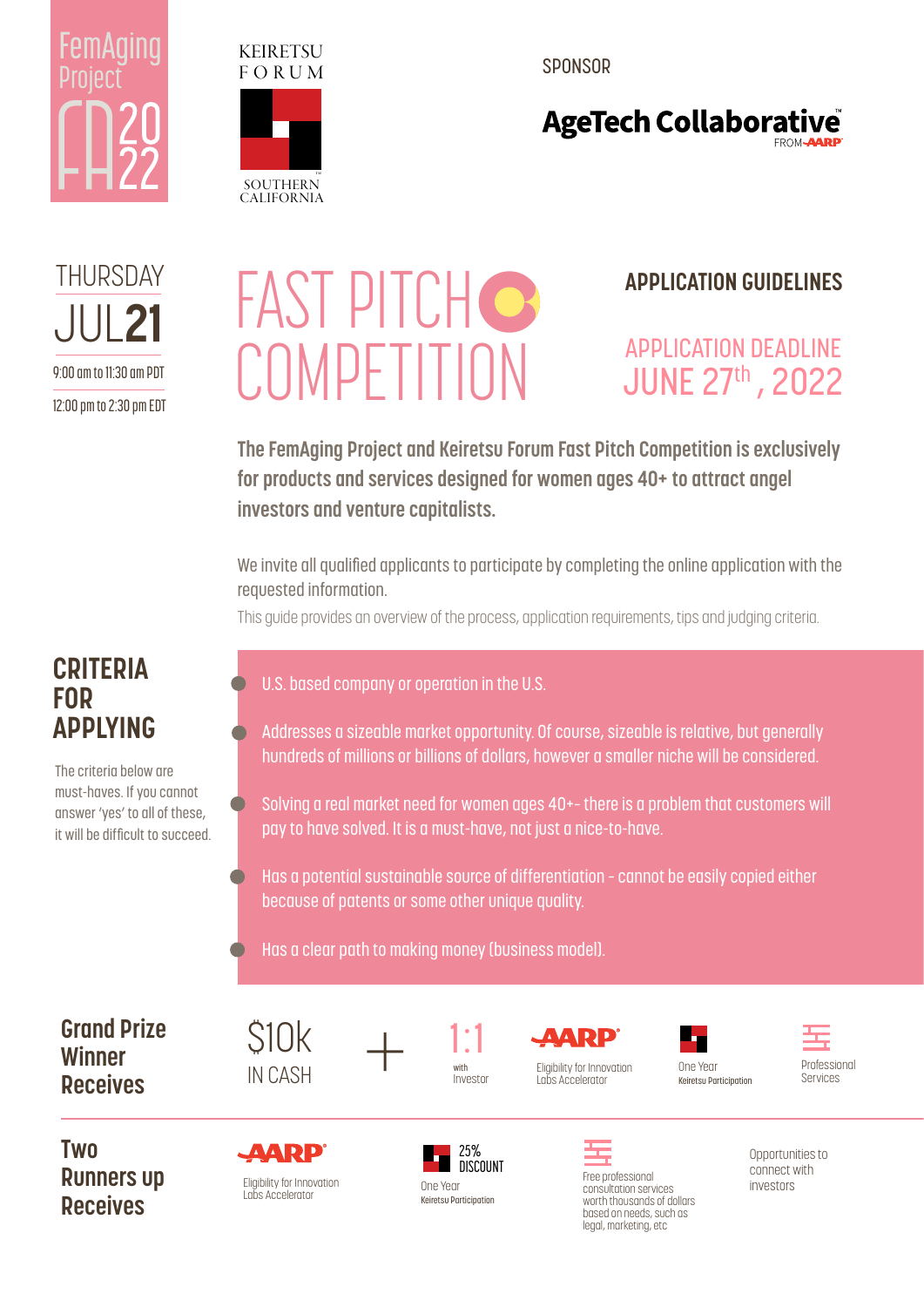



### **FAST PITCH PRIZES**

S10,000 CASH + additional prizes & professional services

#### **APPLICATION**

You will be prompted to create a login so you may edit/update your application until the June 27th deadline.

- See submission form questions and requirements at the end of this guide.
- Founder/Co-Founder/CEO does not need to be a woman
- Must participate in the Fast Pitch Event on July 21st\*
- Early-stage plans welcome (need to show customer interest, such as customer sign-ups, surveys, LOI's, etc.)
- Applications from nonprofit are not accepted.

#### **JUDGING**

### Grand Prize and Runner Up winners selected by judges



#### **DAY OF JUDGING GUIDELINES**

- 1. **Concept & Revenue** Business concept and revenue model are clearly articulated and meet customers' needs
- 2. **Competitive Advantage** Company's solution is better than anything offered by competitors and is defensible
- 3. **Team Members**  Existing or planned team can credibly implement the business plan
- 4. **Marketing & Sales** Marketing and sales approaches are appropriate for acquiring customers
- 5. **Financial Plan** Reasonable financial plan with supporting documents